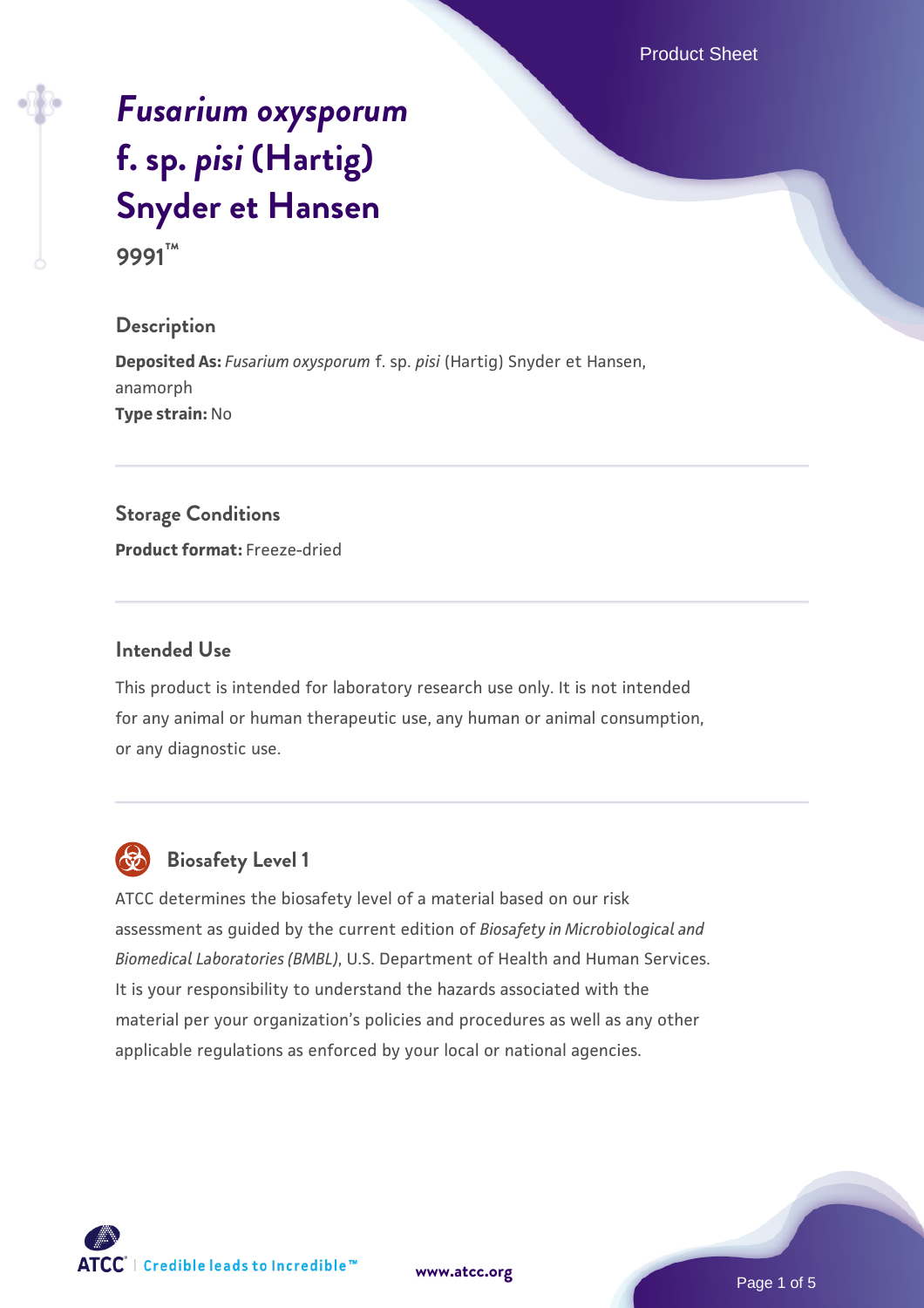## *[Fusarium oxysporum](https://www.atcc.org/products/9991)* **[f. sp.](https://www.atcc.org/products/9991)** *[pisi](https://www.atcc.org/products/9991)* **[\(Hartig\) Snyder et Hansen](https://www.atcc.org/products/9991) Product Sheet 9991**

ATCC highly recommends that appropriate personal protective equipment is always used when handling vials. For cultures that require storage in liquid nitrogen, it is important to note that some vials may leak when submersed in liquid nitrogen and will slowly fill with liquid nitrogen. Upon thawing, the conversion of the liquid nitrogen back to its gas phase may result in the vial exploding or blowing off its cap with dangerous force creating flying debris. Unless necessary, ATCC recommends that these cultures be stored in the

vapor phase of liquid nitrogen rather than submersed in liquid nitrogen.

# **Certificate of Analysis**

For batch-specific test results, refer to the applicable certificate of analysis that can be found at www.atcc.org.

# **Growth Conditions**

**Medium:**  [ATCC Medium 336: Potato dextrose agar \(PDA\)](https://www.atcc.org/-/media/product-assets/documents/microbial-media-formulations/3/3/6/atcc-medium-336.pdf?rev=d9160ad44d934cd8b65175461abbf3b9) **Temperature:** 24°C

## **Material Citation**

If use of this material results in a scientific publication, please cite the material in the following manner: *Fusarium oxysporum* f. sp. *pisi* (Hartig) Snyder et Hansen (ATCC 9991)

## **References**

**[www.atcc.org](http://www.atcc.org)**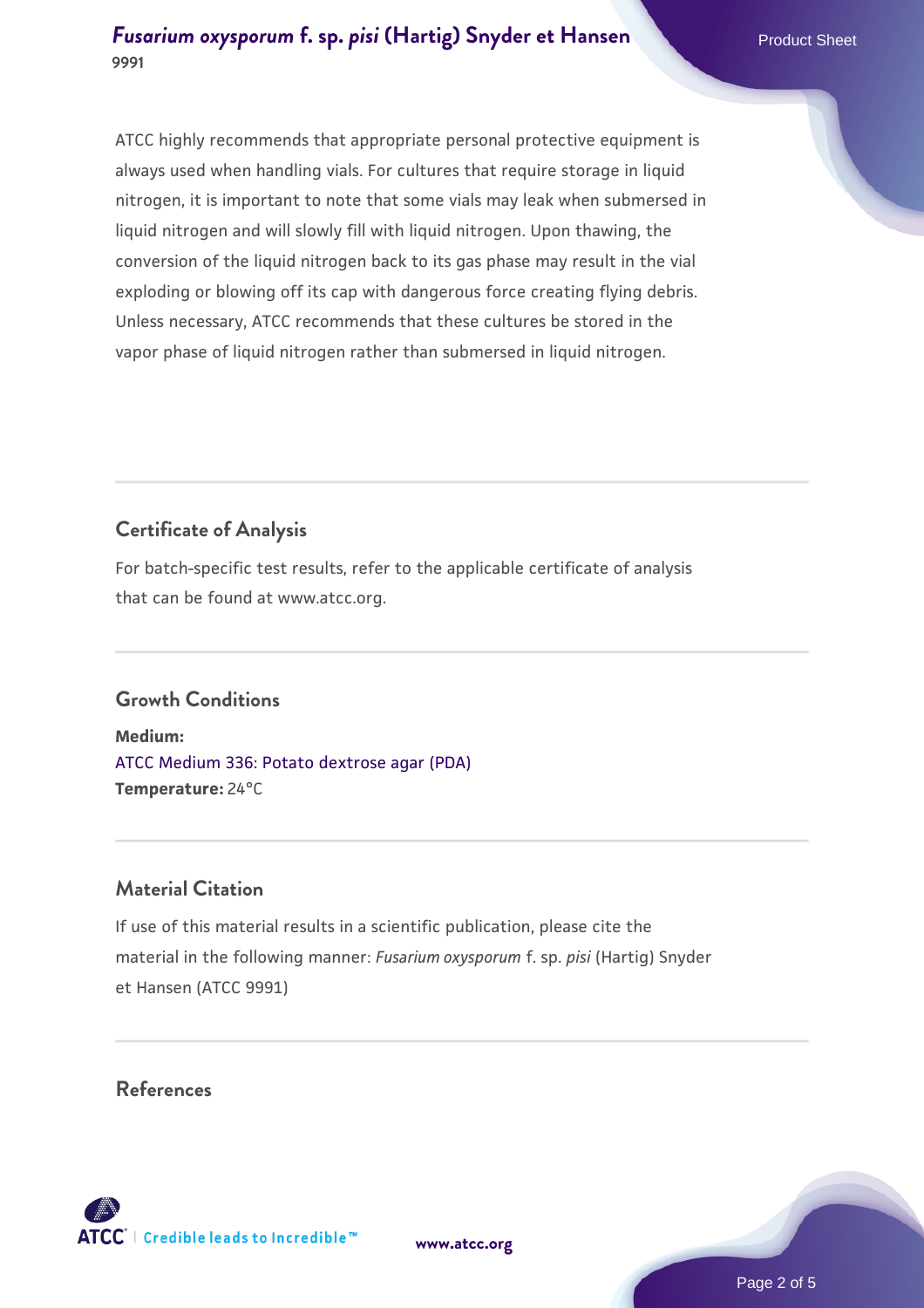## *[Fusarium oxysporum](https://www.atcc.org/products/9991)* **[f. sp.](https://www.atcc.org/products/9991)** *[pisi](https://www.atcc.org/products/9991)* **[\(Hartig\) Snyder et Hansen](https://www.atcc.org/products/9991) Product Sheet 9991**

References and other information relating to this material are available at www.atcc.org.

#### **Warranty**

The product is provided 'AS IS' and the viability of ATCC® products is warranted for 30 days from the date of shipment, provided that the customer has stored and handled the product according to the information included on the product information sheet, website, and Certificate of Analysis. For living cultures, ATCC lists the media formulation and reagents that have been found to be effective for the product. While other unspecified media and reagents may also produce satisfactory results, a change in the ATCC and/or depositor-recommended protocols may affect the recovery, growth, and/or function of the product. If an alternative medium formulation or reagent is used, the ATCC warranty for viability is no longer valid. Except as expressly set forth herein, no other warranties of any kind are provided, express or implied, including, but not limited to, any implied warranties of merchantability, fitness for a particular purpose, manufacture according to cGMP standards, typicality, safety, accuracy, and/or noninfringement.

#### **Disclaimers**

This product is intended for laboratory research use only. It is not intended for any animal or human therapeutic use, any human or animal consumption, or any diagnostic use. Any proposed commercial use is prohibited without a license from ATCC.

While ATCC uses reasonable efforts to include accurate and up-to-date information on this product sheet, ATCC makes no warranties or representations as to its accuracy. Citations from scientific literature and patents are provided for informational purposes only. ATCC does not warrant

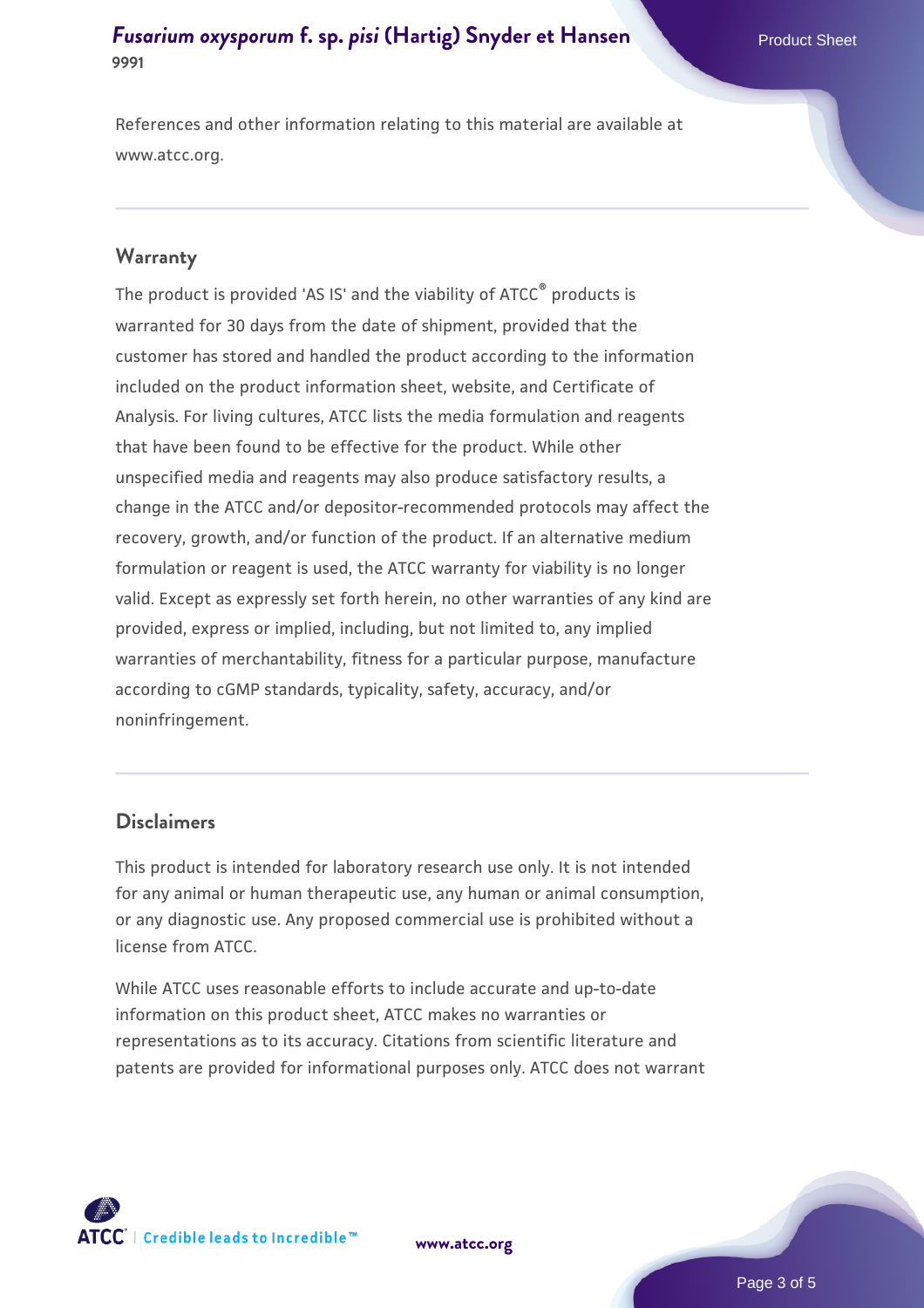#### *[Fusarium oxysporum](https://www.atcc.org/products/9991)* **[f. sp.](https://www.atcc.org/products/9991)** *[pisi](https://www.atcc.org/products/9991)* **[\(Hartig\) Snyder et Hansen](https://www.atcc.org/products/9991) Product Sheet Product Sheet 9991**

that such information has been confirmed to be accurate or complete and the customer bears the sole responsibility of confirming the accuracy and completeness of any such information.

This product is sent on the condition that the customer is responsible for and assumes all risk and responsibility in connection with the receipt, handling, storage, disposal, and use of the ATCC product including without limitation taking all appropriate safety and handling precautions to minimize health or environmental risk. As a condition of receiving the material, the customer agrees that any activity undertaken with the ATCC product and any progeny or modifications will be conducted in compliance with all applicable laws, regulations, and guidelines. This product is provided 'AS IS' with no representations or warranties whatsoever except as expressly set forth herein and in no event shall ATCC, its parents, subsidiaries, directors, officers, agents, employees, assigns, successors, and affiliates be liable for indirect, special, incidental, or consequential damages of any kind in connection with or arising out of the customer's use of the product. While reasonable effort is made to ensure authenticity and reliability of materials on deposit, ATCC is not liable for damages arising from the misidentification or misrepresentation of such materials.

Please see the material transfer agreement (MTA) for further details regarding the use of this product. The MTA is available at www.atcc.org.

## **Copyright and Trademark Information**

© ATCC 2021. All rights reserved. ATCC is a registered trademark of the American Type Culture Collection.

#### **Revision**

This information on this document was last updated on 2022-05-21

#### **Contact Information**



**[www.atcc.org](http://www.atcc.org)**